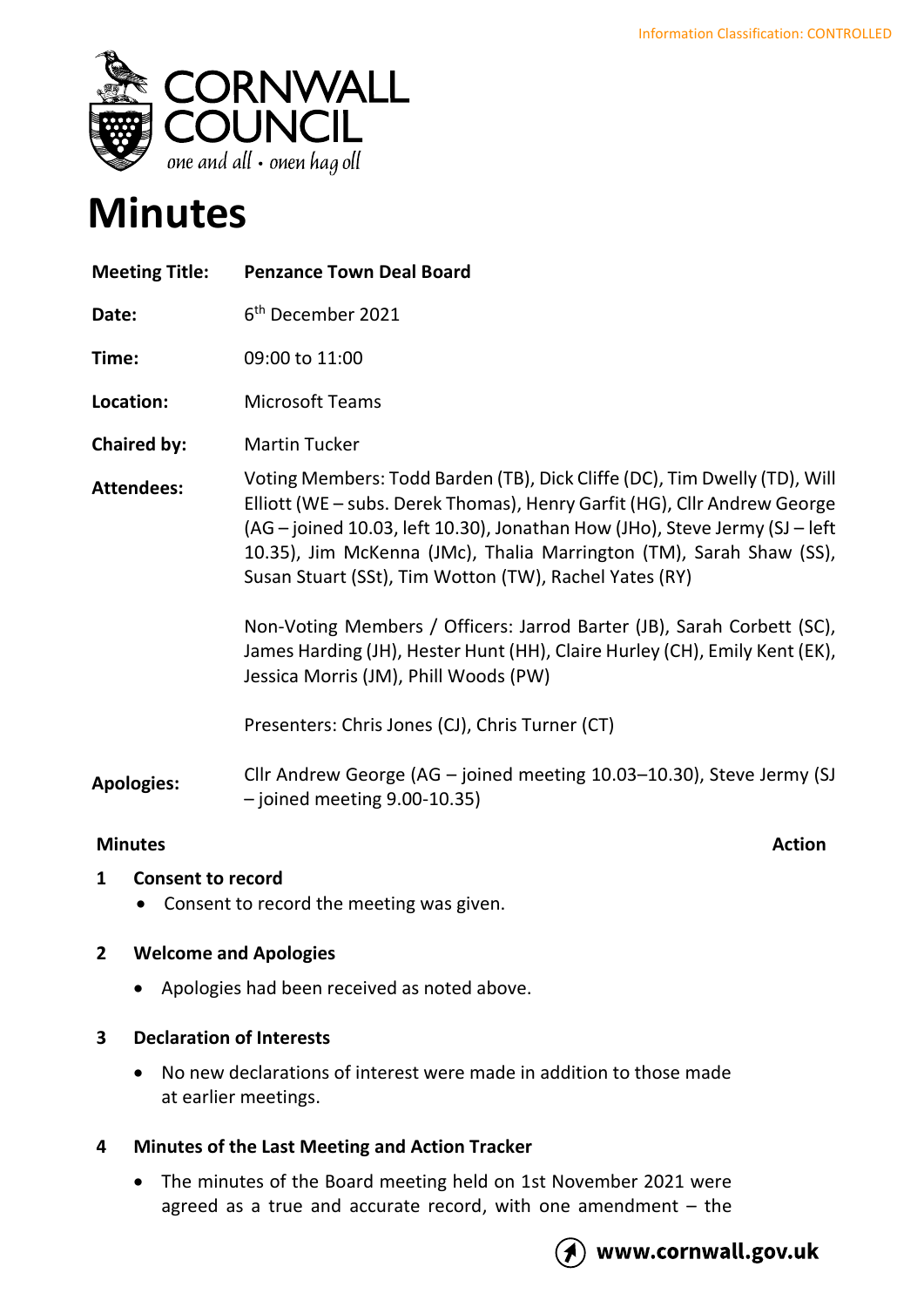spelling of Todd Barden's name was to be corrected.

• **ACTION 1:** SC to correct spelling of TB's name in minutes of last meeting.

SC

Action Tracker

- Item 7, action 1 regarding the expression of interest process for the delegated fund, the Board were advised that Catherine Roberts (Cornwall Development Company) would bring a proposal to the Board with the business case for the project.
- Item 11, action  $6 SI$  expressed an interest in being a sponsor for the Newlyn Skills Hub project, as well as TM, and was accepted.
- All other actions were to be covered later in the meeting or had been completed.

### **5 Matters arising not covered on agenda**

• None

### **6 Appointment of Vice Chair**

- JMc nominated SSt who confirmed she was willing to take on the role.
- JMc proposed SSt to be Vice Chair, TD seconded the proposal and all were in favour.
- JMc suggested the Board write to Rob Parsons (RP) to thank him for his work on the Board.
- **ACTION 2:** MT to write to RP on behalf of the Board. MT

**7 Project Lead presentations**

### Ponsandane Park and Bike – Jessica Morris

- JM gave a verbal update, noting that the project was moving quite quickly. It is linked to another project to extend the sidings at Ponsandane; construction was expected to begin in Spring 2022 and the aim was to deliver the park and bike project during the construction stage.
- JM advised that detailed designs of the park and bike scheme would be available in early January, planning permission would be obtained and the business case would be brought to the next Board meeting  $(31<sup>st</sup>$  January 2022) for approval.
- JM confirmed that all full business cases needed to come to Board by 31<sup>st</sup> March 2022, but they hoped to bring this one sooner in order to deliver the project alongside the work on the sidings.
- TD suggested that images of planned developments should be made available as soon as possible and project teams needed to be prepared for negative feedback. JM assured TD that she was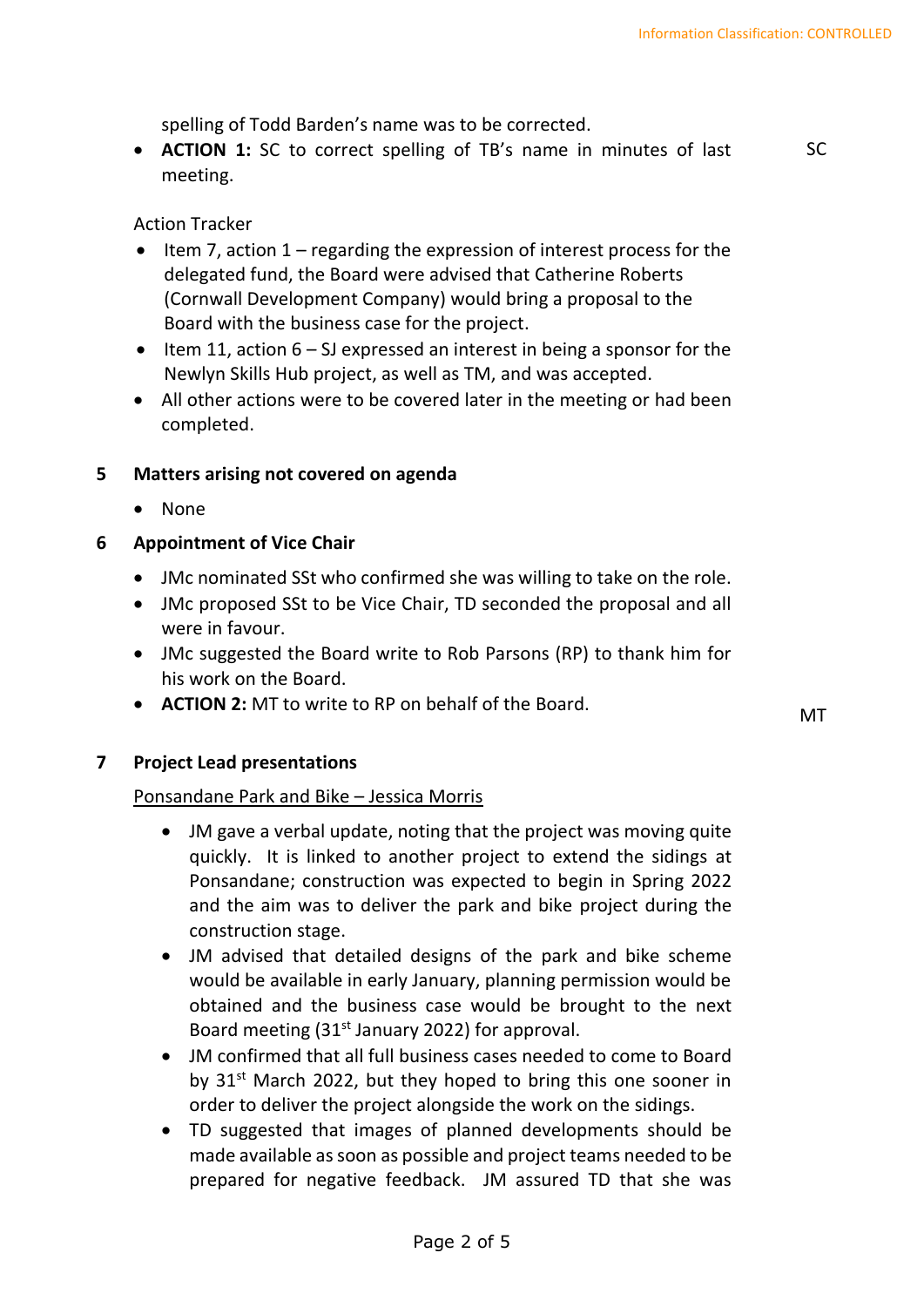working with Network Rail's communications team and would publicise the plans when detailed designs were available.

- JM advised that they would have to go through a procurement process to find a supplier to run the e-bikes.
- It was raised that bike stores at other sites have damaged Perspex walls – could other materials be used? JM advised that there were plans to put branded vinyl on the end walls which would strengthen them and hide any damage.

#### Penzance Harbour – Chris Jones and Chris Turner

- CJ and CT took the Board through their presentation about the Penzance Harbour project, a copy of which has been circulated with these minutes. The project team then took questions from the Board.
- **ACTION 3:** SC to circulate the presentation to the Board, although SC it must remain confidential.
- The Board asked a number of questions which CJ responded to. He advised that when it is redeveloped the west side of the harbour will be leisure focused and looking at the implications for public access to the harbour, CJ felt that the development would enhance access.
- SJ offered to speak to the Board about Floating Offshore Wind (FLOW) at the next meeting to give members the opportunity to ascertain what it might mean for the harbour.
- CJ gave the Board an open invitation to visit the harbour and discuss the project with him.

### Market House and the Waterfront – Susan Stuart

- SSt gave a verbal update regarding the purchasing of the properties and discussions with Treveth regarding the mechanism for purchase.
- SSt raised a concern that the project might now need cashflow funding and CH confirmed that it would still be available.
- The Board agreed that meetings were needed with senior leaders at Treveth re. the purchase of the sites and Cornwall Council re. the risk to delivery of Conservative funding for Cornwall.
- **ACTION 4:** MT to arrange meetings with Treveth and with Linda MT Taylor, Leader of Cornwall Council.
- **ACTION 5:** JM to speak to Tim Mulholland on this matter. JM
- DC asked if officers could put a value on all the Town Deal projects that needed support from Treveth and are now at risk.
- **ACTION 6:** MT to discuss projects at risk with CH to understand the situation with other projects. MT
- **ACTION 7:** MT to contact Phil Mason, Cornwall Council about this matter. MT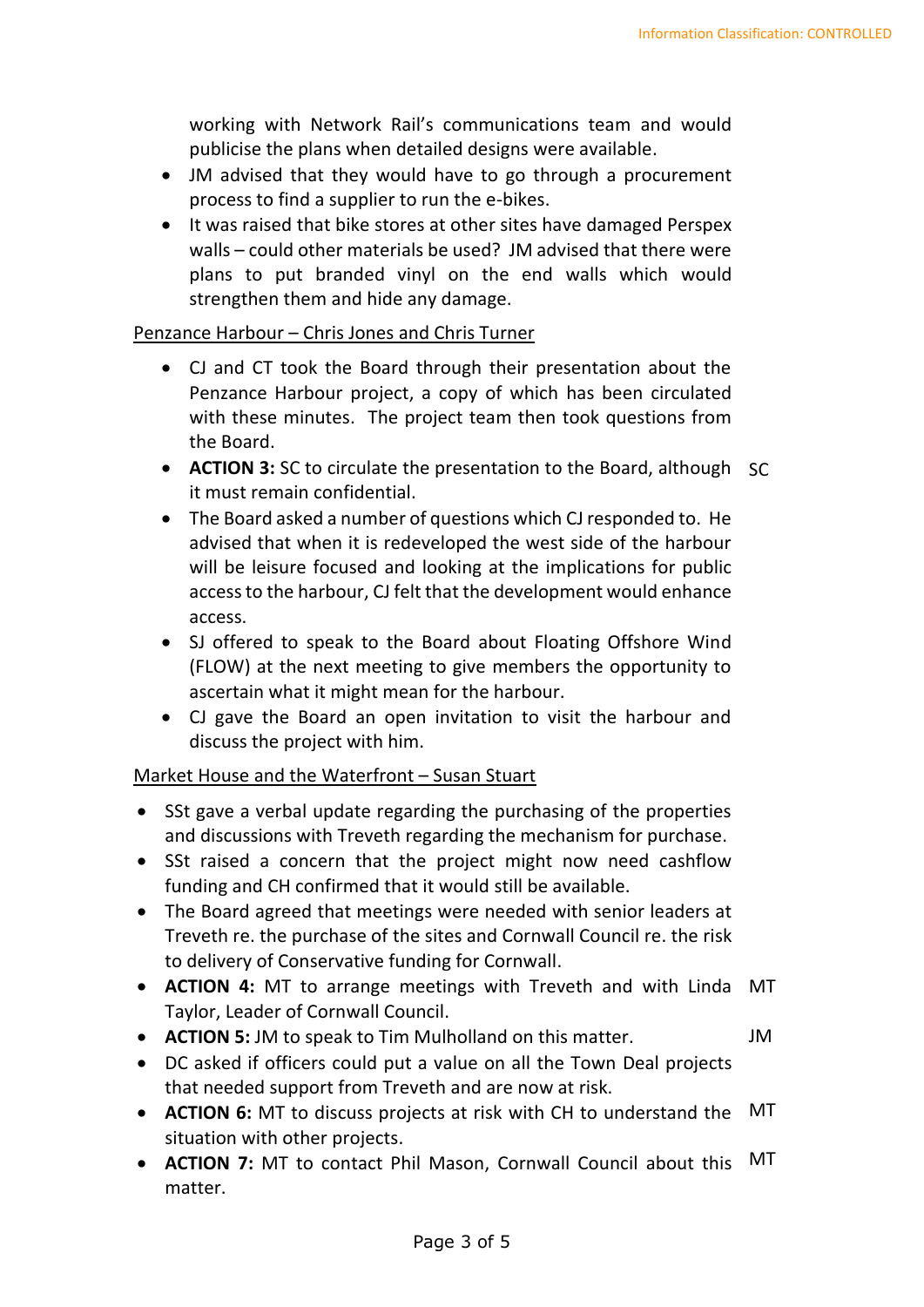- JM advised that the Board needed to decide on the SPV and the exit strategy for the projects as this was something Treveth were asking for and lack of an exit strategy posed a risk to the projects.
- **ACTION 8:** The board agreed for SSt to seek legal advice on the SPV SSt model/constitution and report back to the board with the options.

#### **8 Programme Management Office – project progress report**

- The Penzance Programme Highlight Report and Strategic Risk Register had been circulated with the agenda.
- CH talked through slides on cost escalation and outlined various approaches to the issue. She noted that a situation could arise in which not all projects are affordable given increased costs and the Board would have to decide whether to scale back or reject some projects, while retaining the strategic impact of the Town Deal funding.
- CH proposed keeping the deadline of 31st March 2022 for submission of full business cases, but rather than appraising them on a rolling basis, hold an extra Board meeting and review them all together so the projects can be considered as a whole.
- TD asked whether funds could be moved from one project to another and CH advised that this had been raised with Government colleagues and although they had not given a definitive answer, if a good rationale was put forward this might be possible.
- The Board accepted CH's proposal for an additional Board meeting and a revised schedule for submission.

### **9 Revised Terms of Reference and Board Remit**

- PW presented his paper on the revised Terms of Reference (ToR) which had been circulated in the agenda pack. The paper sought agreement of the revised ToR and asked the Board to consider forming a working group to focus on funding other than the Town Deal and the Future High Streets Fund.
- The Board discussed the proposal and TD asked PW if he could share the advice he had received from Government on the ToR.
- **ACTION 9:** PW to share advice received from Government on ToR with PWTD.
- MT noted that the criteria for Levelling Up and the Shared Prosperity Fund were unknown, but when they are published the working group could consider them and the remit of the Board could be widened. He proposed that the Board accept the revised ToR, with the option to amend them later if necessary.
- SSt proposed that the ToR be adopted and DC seconded. The majority were in favour.